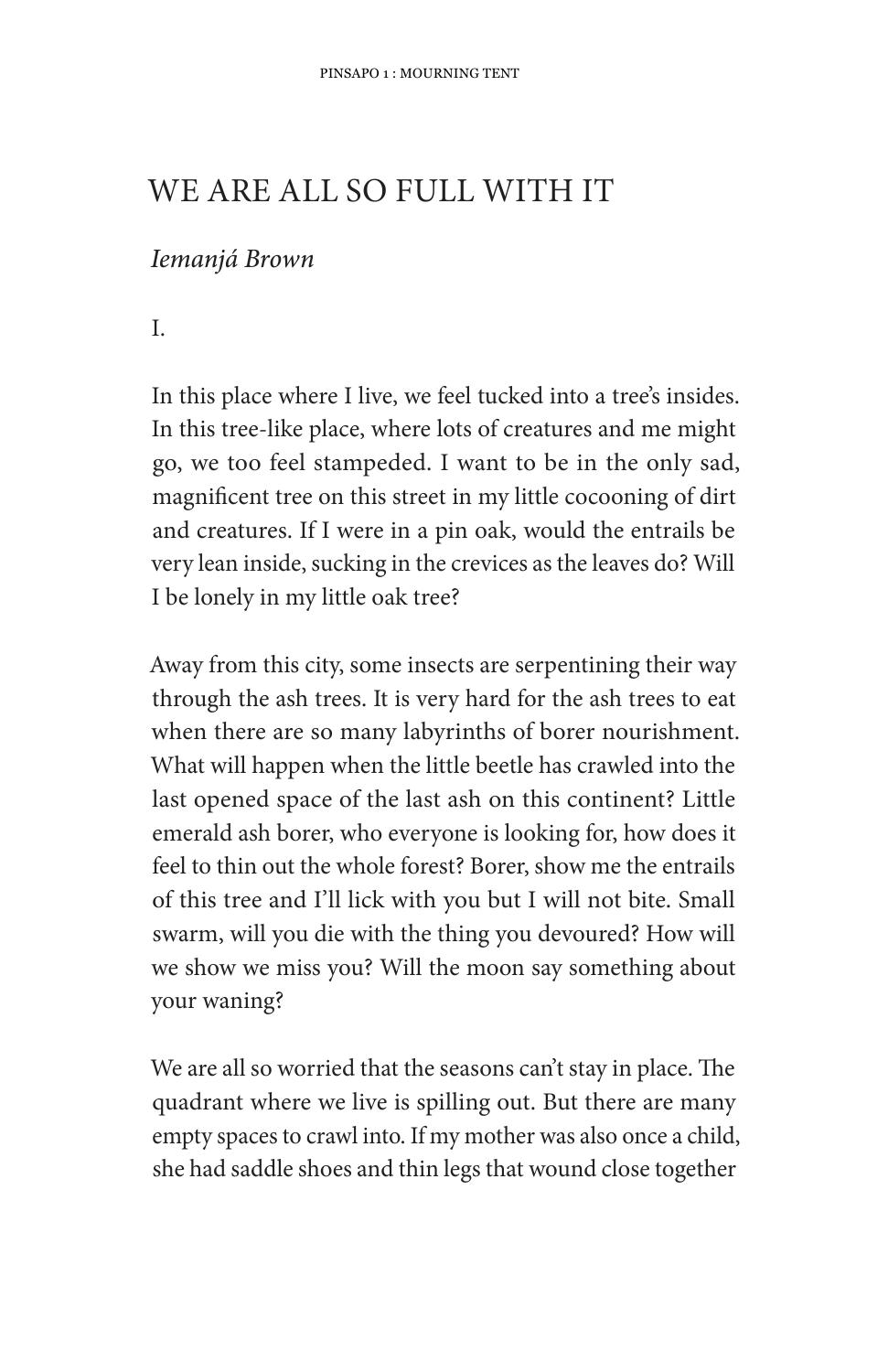in the car with the siblings also squirming and closely pressed together, and the bicycles too, because everyone's going camping in the pinewoods of Maine. Maybe my mother was scared to be a creature amongst many, so she got very small. Or maybe she was having a really nice time. Maybe she was loud and her knees were still bloody from baseball and she did not care. And the saddle shoes, and the bikes, and the fishing poles, and all the objects of a life I wanted and never got, were carried to Maine in some big car that pumped carbon into the air behind them as they advanced through New England. And today, on the last day of November, the cherry blossoms are blooming in New York. And some creature, who maybe got a taste for that little cherry blossom that is not from here but still has food, might not find what she wants in the spring because the blossoms have come at the wrong time. That small creature will wander for some other blossom, for some other evidence that she is part of this world. She is in the leftovers of all it took to carry my mother's childhood around. And we stand in it. And it opens. And it is a forecast.

 $II.$ 

After the moon takes big steps toward this world, we go look at how far the water is peeling away from us. In this place where I live, the moon will pull the tide right up to us and we find our way out of this unripe morning to unwrap the wet from the other side of the window. Great big moon still there, I want to hold you in my mouth. Moon, is it frantic out there, at sea, with everybody losing everybody else? What can you say about the frenzy of waning? If we want to get to it, if we